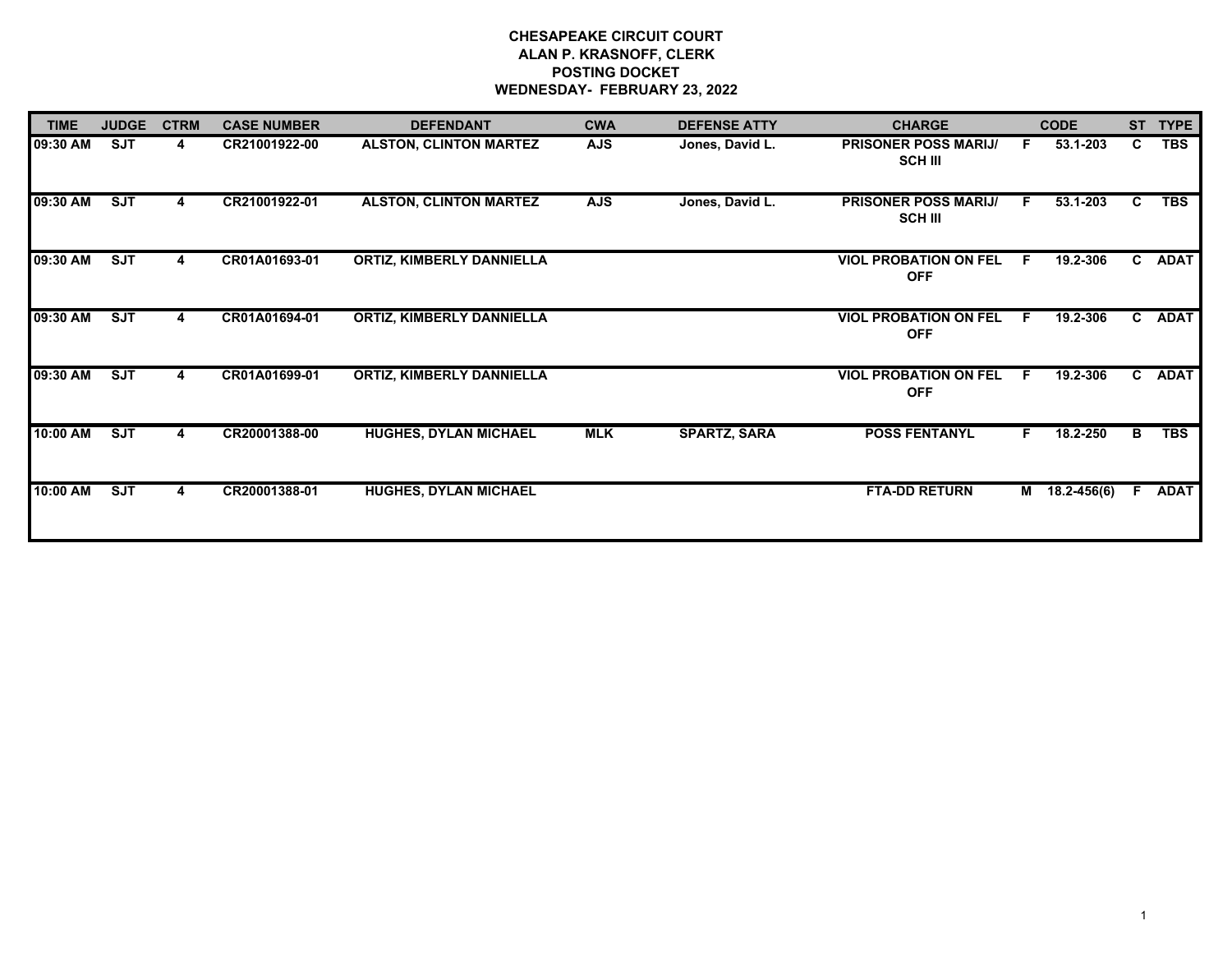| Hearing<br><b>Time</b> | Judge       | Court-<br>room | Case #                  | <b>Plaintiff</b>                                | <b>Defendant</b>                                           | <b>Plaintiff Attorney</b> | <b>Defendant Attorney</b>         | <b>Hearing</b><br><b>Type</b> | <b>Duration</b>  |
|------------------------|-------------|----------------|-------------------------|-------------------------------------------------|------------------------------------------------------------|---------------------------|-----------------------------------|-------------------------------|------------------|
| 09:00 AM               | <b>JWB</b>  | $\mathbf 1$    | CL21002249-00           | <b>HUNGERFORD, AMY</b>                          | <b>HUNGERFORD, BRYON</b>                                   | <b>SARTWELL, P TODD</b>   | <b>BUSH, JUSTIN T</b>             | <b>SC</b>                     | 30M 0 H 0 D      |
| 9:30 AM                | <b>JWB</b>  | <b>WEBX</b>    |                         |                                                 | CL19008435-00 BROWN, MATTHEW AARON BROWN, ASHLEY ELISABETH | PRO SE                    | <b>ALBISTON, DEBRA C</b>          | <b>PTC</b>                    | 15M 0 H 0 D      |
| 10:01 AM               | <b>JWB</b>  | <b>WEBX</b>    | CL18002701-01           | <b>BAEUMEL, JERRI</b>                           | <b>BAEUMEL, JOSEPH</b>                                     | <b>SHILLING, ANDREW T</b> | <b>PROSE</b>                      | <b>SC</b>                     | 30M 0 H 0 D      |
| 11:00 AM               | <b>JWB</b>  | <b>WEBX</b>    | CL21005617-00           | *RAY, MIA                                       | *WYNN, HALEIGH FRANCIS                                     | <b>STEPNEY, CHANDA W</b>  | <b>HERNANDEZ, PAUL R</b>          | <b>CAS</b>                    | 30M 0 H 0 D      |
| 01:00 PM               | <b>JWB</b>  | <b>WEBX</b>    | CL18007242-00           | *MELVIN, TAMMY T                                | *POUNCY, ROBERT                                            | <b>LARSEN, GREGORY S</b>  | <b>CRUMP, KIM</b>                 | <b>PTC</b>                    | 15M 0 H 0 D      |
| 01:15 PM               | <b>JWB</b>  | <b>WEBX</b>    | CL21004643-00           | <b>BESSO, ANITA F</b>                           | <b>ESTATE OF MARVIN LEE</b><br><b>SMITH</b>                | <b>CHAPPELL, VONDA W</b>  | PRO SE                            | <b>MOT</b>                    | 30M 0 H 0 D      |
| 09:00 AM               | <b>MATA</b> | <b>WEBX</b>    | CL21000006-00           | <b>COMSTOCK, JESSI LEE</b>                      | <b>MICK, TRISTAN JAMES</b>                                 | PRO SE                    | <b>PROSE</b>                      | <b>FD</b>                     | OM1H0D           |
| 09:30 AM               | <b>MATA</b> | <b>WEBX</b>    | CL19006091-00           | *SAUNDERS, DARRELL K                            | *DEUTSCHE BANK<br><b>NATIONAL TRUST</b>                    | <b>PROSE</b>              | <b>PROSE</b>                      | <b>DEM</b>                    | 45M 0 H 0 D      |
| 09:30 AM               | <b>MATA</b> | <b>WEBX</b>    | CL19006091-00           | *SAUNDERS, DARRELL K                            | *DEUTSCHE BANK<br><b>NATIONAL TRUST</b>                    | PRO SE                    | <b>PROSE</b>                      | <b>MOT</b>                    | 15M 0 H 0 D      |
| 10:45 AM               | <b>MATA</b> | <b>WEBX</b>    |                         | CL21003597-00 BOLANDER, JAMES ROBERT            | <b>BOLANDER, RAINA</b><br><b>ADRIENNE</b>                  | <b>MESSENGER, SUSAN L</b> | <b>DIXON, JESSICA H</b>           | <b>COMP</b>                   | 15M 0 H 0 D      |
| 10:45 AM               | <b>MATA</b> | <b>WEBX</b>    |                         | CL21003597-00 BOLANDER, JAMES ROBERT            | <b>BOLANDER, RAINA</b><br><b>ADRIENNE</b>                  | <b>MESSENGER, SUSAN L</b> | <b>DIXON, JESSICA H</b>           | <b>MOT</b>                    | 45M 0 H 0 D      |
| 12:00 PM               | <b>MATA</b> | <b>WEBX</b>    | CL20001764-00           | <b>PERRON, ROBERT M</b>                         | <b>BATTERSHALL, LINDA JEAN</b>                             | <b>PROSE</b>              | <b>PROSE</b>                      | <b>SC</b>                     | OM1H0D           |
| 12:00 PM               |             |                | MATA WEBX CL20001764-01 | PERRON, ROBERT M                                | <b>BATTERSHALL, LINDA JEAN</b>                             | <b>PROSE</b>              | <b>PROSE</b>                      | $\overline{sc}$               | MHD              |
| 09:00 AM               | <b>RAB</b>  |                | WEBX CL21004933-00      | <b>COLON SANTIAGO,</b><br><b>BRADLEY ALEXIS</b> | <b>COLON CINTRON,</b><br><b>FLORIANGELES</b>               | <b>KISTLER, KATHERINE</b> | WOOD-HANNA,<br><b>ELIZABETH M</b> |                               | MOPT 15M 0 H 0 D |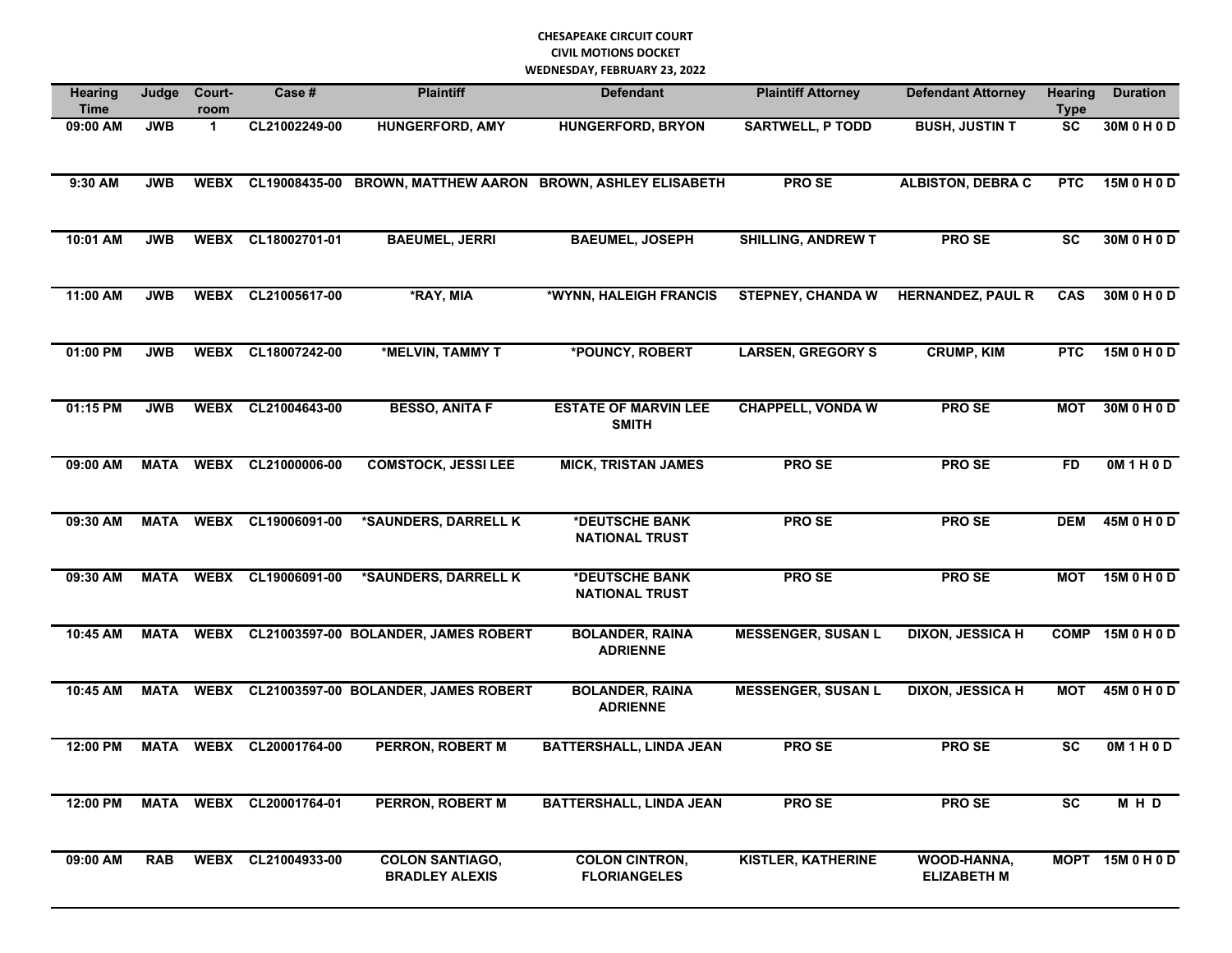| <b>Hearing</b><br>Time | Judge                   | Court-<br>room | Case #        | <b>Plaintiff</b>                                       | <b>Defendant</b>                          | <b>Plaintiff Attorney</b>                | <b>Defendant Attorney</b>                   | <b>Hearing</b><br><b>Type</b> | <b>Duration</b>  |
|------------------------|-------------------------|----------------|---------------|--------------------------------------------------------|-------------------------------------------|------------------------------------------|---------------------------------------------|-------------------------------|------------------|
| 09:30 AM               | <b>RAB</b>              | <b>WEBX</b>    | CL21006090-00 | <b>WEBER, RONALD S</b>                                 | <b>MOULTON, JOHN E</b>                    | <b>LARSEN, GREGORY S</b>                 | <b>STRAK, EMILY</b>                         | <b>MOT</b>                    | 30M 0 H 0 D      |
| 09:00 AM               | <b>RGM</b>              | $\mathbf{3}$   | CA21-65       | IN RE ADOPTION                                         | <b>IN RE ADOPTION</b>                     | <b>O'KEEFE, VANIA</b>                    |                                             | <b>ADOP</b>                   | 30M 0 H 0 D      |
| 09:00 AM               | <b>RGM</b>              | $\mathbf{3}$   | CL14000093-02 | <b>NORMAN, BRANDON K</b>                               | <b>NORMAN, THOMASINA S</b>                |                                          | O'KEEFE, VANIA M                            | <b>MOT</b>                    | 0M 1 H 0 D       |
| 09:00 AM               | <b>RGM</b>              | 3              | CL14000093-02 | <b>NORMAN, BRANDON K</b>                               | <b>NORMAN, THOMASINA S</b>                |                                          | O'KEEFE, VANIA M                            | $\overline{SC}$               | MHD              |
| 09:00 AM               | <b>RGM</b>              | 3              | CL21005250-00 | <b>COMMONWEALTH</b>                                    | <b>CULPEPPER, GREGORY</b><br><b>DALE</b>  | <b>KANE, MARA</b>                        | <b>SWARTZ, JEFFREY</b>                      | <b>SRO</b>                    | MHD              |
| 09:00 AM               | <b>RGM</b>              | 3              | CL21007128-00 | <b>BRANHAM, ANDREW RYAN</b>                            | <b>BRANHAM, AMBER LEIGH</b>               | <b>DICKEY, JONAH S</b>                   | <b>PROSE</b>                                | <b>MOT</b>                    | 30M 0 H 0 D      |
| 09:00 AM               | <b>RGM</b>              | 3              | CL21007811-00 | *BROWN, DARYL E                                        | <b>WARREN, SHIRLEY JEAN</b>               | <b>FORTIER, KAREN L</b>                  | <b>SHORT, JAMES E</b>                       | <b>APTG</b>                   | 30M 0 H 0 D      |
| 03:00 PM               | <b>RGM</b>              | <b>WEBX</b>    | CL20004838-00 | <b>TRICE, JESSICA</b>                                  | *MLS ZINOS LLC                            | <b>DAVIS, RICHARD J</b>                  | <b>ATLEE, MICHAEL L</b>                     | <b>DEM</b>                    | OM1H0D           |
| 09:00 AM               | ST                      | 4              |               | CL21002373-00 CHESAPEAKE DEPT HUMAN<br><b>SERVICES</b> | <b>RAY, COREY</b>                         | <b>JAMES, C THOMAS</b>                   | <b>PROSE</b>                                |                               | MOPT 30M 0 H 0 D |
| 09:00 AM               | $\overline{\text{SJT}}$ | 4              |               | CL21006838-00 ARTIS, BRENON ANTOINNE                   | <b><i>*RAY, COREY ARTHUR</i></b>          | <b>FOLEY, VALERIE</b>                    |                                             | <b>MOT</b>                    | 0M 1 H 0 D       |
| 09:00 AM               | <b>SJT</b>              | <b>WEBX</b>    | CL21006785-00 | <b>CHESAPEAKE GENERAL</b><br><b>HOSPITAL</b>           | <b>JOHNSON, ANNE MARIE</b>                | <b>SHERWIN, MARY</b><br><b>ELIZABETH</b> | PRO SE                                      |                               | MOPT 30M 0 H 0 D |
| 02:00 PM               | $\overline{\text{SJT}}$ | 4              | CL21003859-00 | <b>HATCHER, KIEAJA KAI</b>                             | <b>COMMONWEALTH OF</b><br><b>VIRGINIA</b> | <b>PROSE</b>                             | <b>CAMPBELL, WILLIAM H</b>                  | <b>PRES</b>                   | M H D            |
| 02:00 PM               | $\overline{\text{SJT}}$ | 4              | CL21004910-00 | <b>LOFTIN, BRIAN H</b>                                 | <b>COMMONWEALTH OF</b><br><b>VIRGINIA</b> |                                          | MILLER, BRADFORD A CAMPBELL, WILLIAM H PRES |                               | MHD              |
| 02:00 PM               | <b>SJT</b>              | 4              | CL21006123-00 | <b>TETTEY, JOHAN</b>                                   | <b>COMMONWEALTH OF</b><br><b>VIRGINIA</b> | PRO SE                                   | <b>CAMPBELL, WILLIAM H</b>                  | <b>OLP</b>                    | MHD              |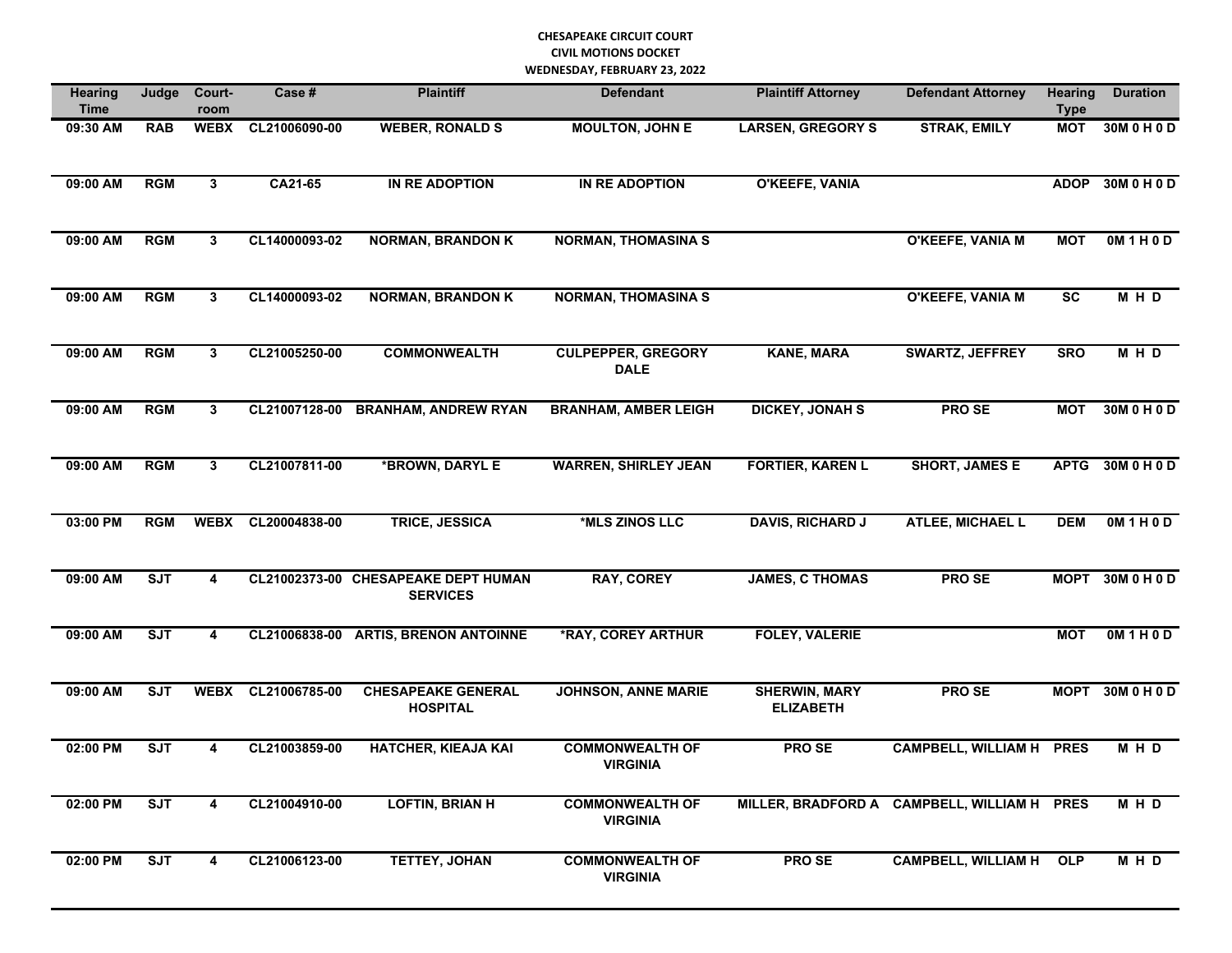| <b>Hearing</b><br><b>Time</b> | Judge                   | Court-<br>room | Case #        | <b>Plaintiff</b>                      | <b>Defendant</b>                          | <b>Plaintiff Attorney</b> | <b>Defendant Attorney</b>      | <b>Hearing</b><br><b>Type</b> | <b>Duration</b> |
|-------------------------------|-------------------------|----------------|---------------|---------------------------------------|-------------------------------------------|---------------------------|--------------------------------|-------------------------------|-----------------|
| 02:00 PM                      | <b>SJT</b>              | $\overline{4}$ |               | CL21006978-00 MIDDLEBROOK, DAVID LYNN | <b>COMMONWEALTH</b>                       | <b>PROSE</b>              | PRO SE                         | OLP                           | M H D           |
| $02:00$ PM                    | <b>SJT</b>              | 4              |               | CL21007217-00 RAMBERT, TYRELL ANTONIO | <b>COMMONWEALTH OF</b><br><b>VIRGINIA</b> | <b>PAULDING, KRISTIN</b>  |                                | <b>PRES</b>                   | M H D           |
| 02:00 PM                      | ST                      | 4              |               | CL21007218-00 RAMBERT, TYRELL ANTONIO | <b>COMMONWEALTH OF</b><br><b>VIRGINIA</b> | <b>PAULDING, KRISTIN</b>  | <b>FELLERS, BRANDON K PRES</b> |                               | M H D           |
| $02:00$ PM                    | SJT                     | 4              |               | CL21007219-00 RAMBERT, TYRELL ANTONIO | <b>COMMONWEALTH OF</b><br><b>VIRGINIA</b> | <b>PAULDING, KRISTIN</b>  | <b>FELLERS, BRANDON K PRES</b> |                               | M H D           |
| 02:00 PM                      | ST                      | 4              |               | CL21007220-00 RAMBERT, TYRELL ANTONIO | <b>COMMONWEALTH OF</b><br><b>VIRGINIA</b> | <b>PAULDING, KRISTIN</b>  | FELLERS, BRANDON K PRES        |                               | <b>MHD</b>      |
| 02:00 PM                      | ST                      | 4              | CL21007377-00 | <b>DELOATCH, REGINALD L</b>           | <b>COMMONWEALTH</b>                       | <b>PROSE</b>              | <b>CAMPBELL, WILLIAM H</b>     | <b>PRES</b>                   | M H D           |
| 02:00 PM                      | ST                      | 4              | CL21007467-00 | <b>JETTON, REGGIE; SR</b>             | <b>COMMONWEALTH OF</b><br><b>VIRGINIA</b> | <b>PROSE</b>              | <b>PROSE</b>                   | <b>PRES</b>                   | MHD             |
| 02:00 PM                      | $\overline{\text{SJT}}$ | 4              | CL21007468-00 | <b>JETTON, DANNIELLE D</b>            | <b>COMMONWEALTH OF</b><br><b>VIRGINIA</b> | <b>PROSE</b>              | <b>PROSE</b>                   | <b>PRES</b>                   | MHD             |
| 02:00 PM                      | SJT                     | 4              | CL21007469-00 | <b>JETTON, DANNIELLE D</b>            | <b>COMMONWEALTH OF</b><br><b>VIRGINIA</b> | <b>PROSE</b>              | PRO SE                         | <b>PRES</b>                   | M H D           |
| 02:00 PM                      | SJT                     | 4              | CL21007835-00 | <b>KETTER, TOWEH DEON</b>             | <b>COMMONWEALTH</b>                       | <b>PROSE</b>              | <b>PROSE</b>                   | <b>PRES</b>                   | M H D           |
| 02:00 PM                      | ST                      | 4              | CL22000128-00 | <b>DAVIS, ELIJAH J; JR</b>            | <b>COMMONWEALTH</b>                       | <b>PROSE</b>              | <b>FELLERS, BRANDON K PRES</b> |                               | M H D           |